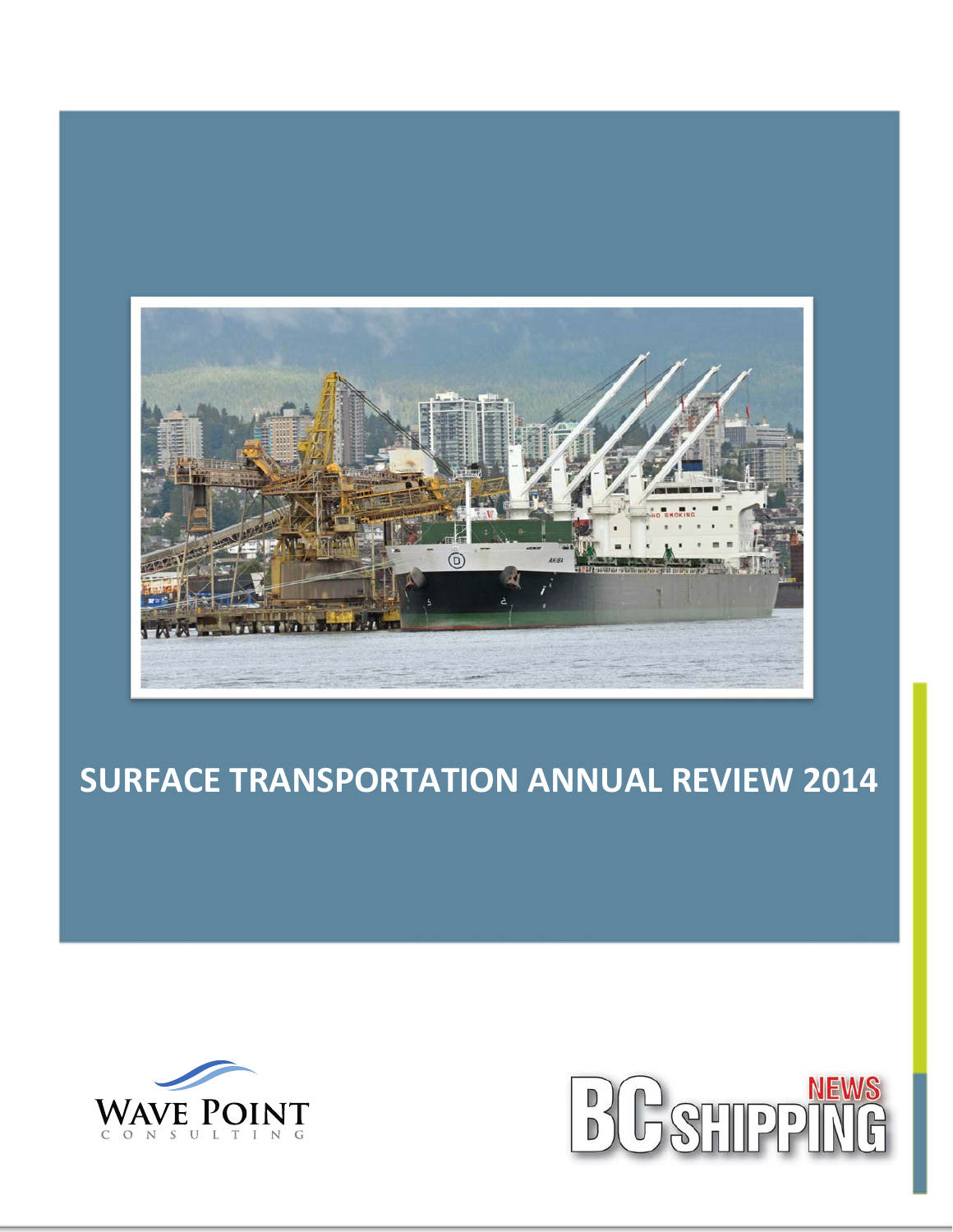## **SURFACE TRANSPORTATION ANNUAL REVIEW 2014 TABLE OF CONTENTS**

| 3. |                                                                         |  |
|----|-------------------------------------------------------------------------|--|
|    |                                                                         |  |
|    | 3.4 Will Infrastructure Challenges Prevail & Impede Growth? 13          |  |
|    | 3.5 Key Destinations Weather Turbulence in Shipping Freight Markets  14 |  |
|    |                                                                         |  |
|    |                                                                         |  |
|    |                                                                         |  |

## **Download electronic copies of this report from:**

*BC Shipping News*: [http://www.bcshippingnews.com/shipping/star2014](http://www.bcshippingnews.com/star2014)

Wave Point Consulting: <http://wavepointconsulting.ca/star2014>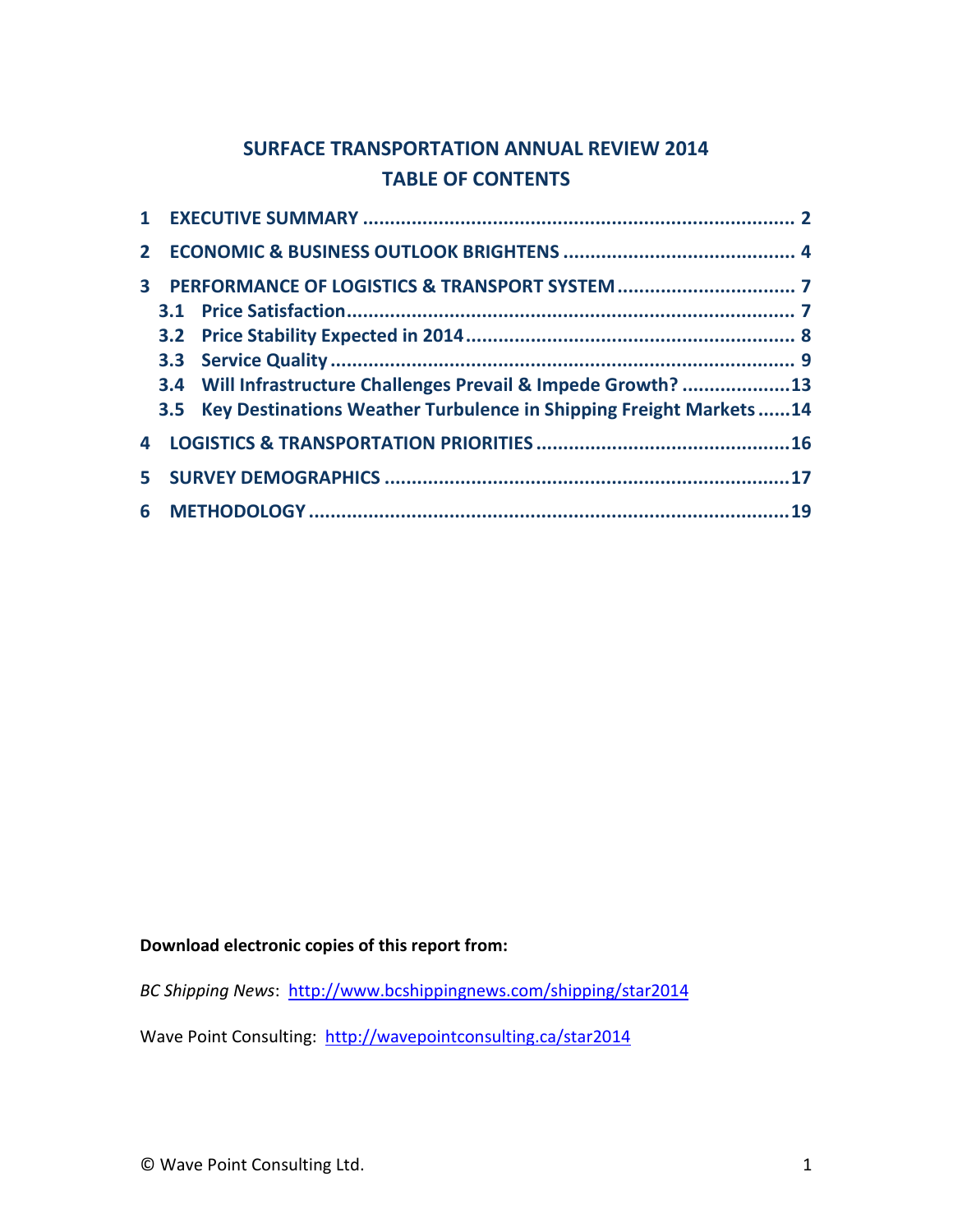## **1 EXECUTIVE SUMMARY**

*BC Shipping News* teamed up with Wave Point Consulting to undertake the first Surface Transportation Annual Review (STAR) Survey. Respondents were asked for their opinions on three topics:

- General economic outlook and business confidence.
- Logistics performance perceptions and assessment of British Columbia-based ports and transportation system.
- Management priorities in regard to logistics, transportation and sustainability initiatives.

This report highlights the STAR survey key findings.

## **Economic & Business Outlook Brightens For 2014**



The majority of STAR survey respondents expected the economy and their firm's business outlook to brighten somewhat in 2014, compared to 2013. As a result, controlling/reducing costs, accessing new markets and increasing sales/orders were the most frequently mentioned management priorities for the forthcoming year.

## **Green Lights and Warning Indicators For Service Providers**

In terms of the performance of the logistics and transportation system serving British Columbia's ports a number of positive indicators emerged. The tables below summarize key survey findings. The mariners and professionals who directly support domestic and international shipping and our key export activities generally received the highest satisfaction ratings for service quality, price and lowest expectations for price increases in the coming year. Shipping lines were cited as being the least frequent source of a major interruption in the supply chain.

| <b>POSITIVE INDICATORS</b>                             |                                                           |                                               |                                                          |                                  |  |
|--------------------------------------------------------|-----------------------------------------------------------|-----------------------------------------------|----------------------------------------------------------|----------------------------------|--|
| <b>Price</b><br><b>Satisfaction</b>                    | <b>Price Inflation</b><br><b>Expectations</b><br>(Lowest) | <b>Service Quality</b><br><b>Satisfaction</b> | <b>Major</b><br><b>Interruptions</b><br>(Least Frequent) | <b>Infrastructure</b><br>Quality |  |
| Tug & Barge                                            | <b>Shipping Agents</b>                                    | Harbour Tug                                   | Exports: Ocean                                           |                                  |  |
| <b>Custom Brokers</b>                                  | Trade & Trans Ass                                         | Pilotage                                      | Shipping                                                 |                                  |  |
| Trade & Trans Ass                                      | 3PLs                                                      | Tug & Barge                                   | Imports: Ocean                                           |                                  |  |
| Transload                                              | <b>Custom Brokers</b>                                     | Prof/Legal/Ins                                | Shipping                                                 |                                  |  |
| Drayage                                                | Transload                                                 | Trade & Tran Ass                              |                                                          |                                  |  |
| Note: lower inflation expectation level rated highest. |                                                           |                                               |                                                          |                                  |  |
| No infrastructure group ranked above average quality.  |                                                           |                                               |                                                          |                                  |  |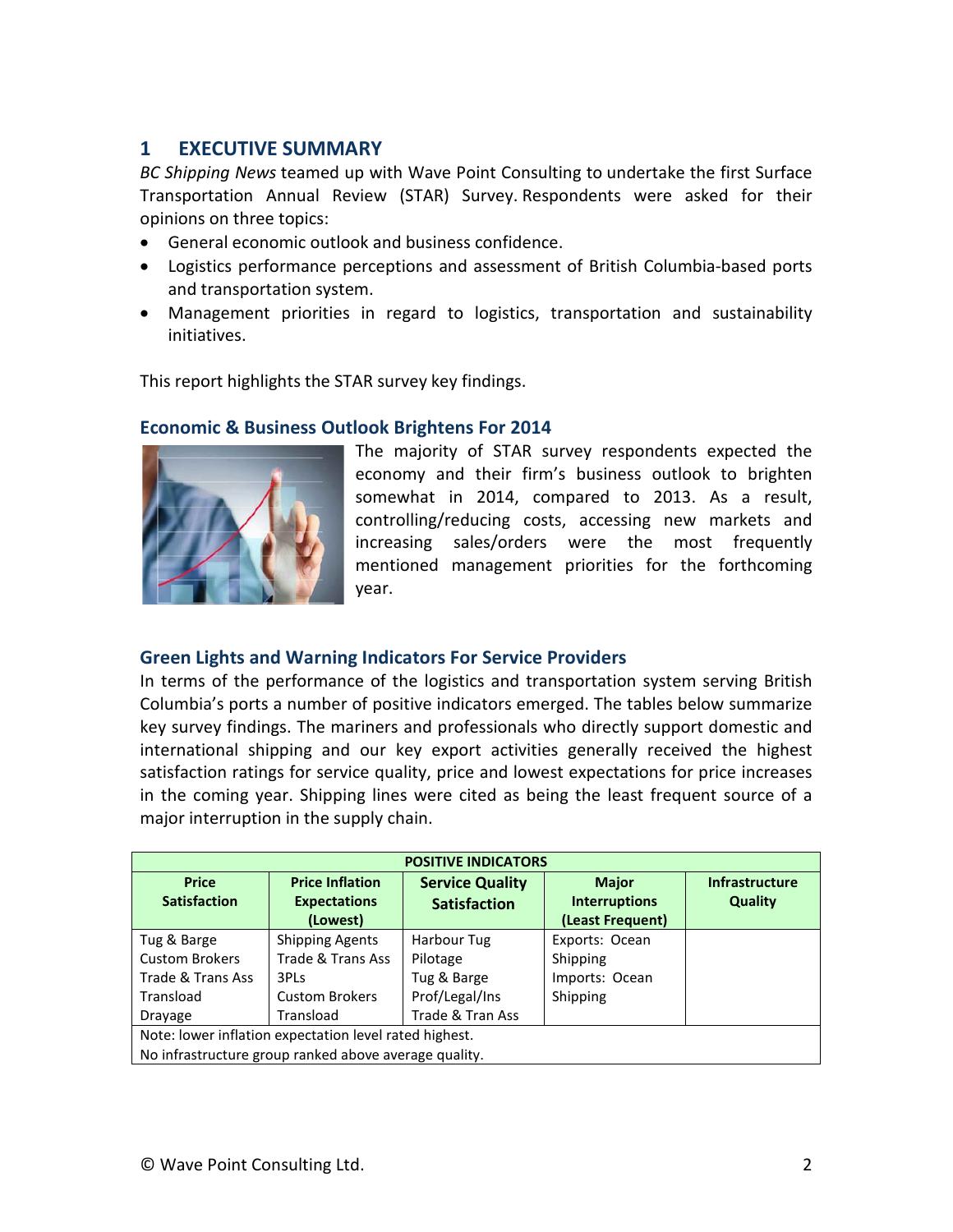STAR survey respondents generally provided a neutral assessment of logistics and transportation system performance that was neither strongly positive nor negative for many of the sectors that support maritime commerce through British Columbia's ports. The table below summarizes the results.

| <b>NEUTRAL INDICATORS</b>                                   |                        |                        |                         |                       |
|-------------------------------------------------------------|------------------------|------------------------|-------------------------|-----------------------|
| <b>Price</b>                                                | <b>Price Inflation</b> | <b>Service Quality</b> | <b>Major</b>            | <b>Infrastructure</b> |
| <b>Satisfaction</b>                                         | <b>Expectations</b>    | <b>Satisfaction</b>    | <b>Interruptions</b>    | Quality               |
| Prof/Leg/Ins                                                | Import Dist            | <b>Custom Brokers</b>  | Export:                 | Warehouse &           |
| Freight Forwarders                                          | Centers                | <b>Shipping Agents</b> | <b>Trucking</b>         | <b>Distribution</b>   |
| <b>Shipping Agents</b>                                      | Prof/Leg/Ins           | Long-haul Truckers     | <b>Marine Terminals</b> | <b>Facilities</b>     |
| Import Dist                                                 | <b>Rail Carriers</b>   | Freight Forwarders     | Security                | Ports & Marine        |
| Centers                                                     | Drayage                | Transload              | Imports:                | Terminals             |
| Long-haul Truckers                                          | Tug & Barge            | <b>Operators</b>       | Security                |                       |
| Harbour Tug                                                 | Freight                | 3PLs                   | Trucking                |                       |
|                                                             | <b>Forwarders</b>      |                        | Rail                    |                       |
| Note: price inflation expectations ranked highest to lowest |                        |                        |                         |                       |

Note: price inflation expectations ranked highest to lowest.



A number of cautionary indicators emerged as a result of the analysis of the STAR survey responses. With an increase in business activity anticipated in 2014, shippers will be watching closely to see if the service levels of the railways, drayage companies, port authorities, marine terminals and import distribution centres will keep pace with their requirements. For exporters, the frequency of

major interruptions from their rail carriers is a primary concern. For importers, the performance of the marine terminals operators and the frequency of delays are at the forefront of their minds.

| <b>CAUTIONARY INDICATORS</b>                                 |                                                            |                                               |                                                         |                                         |
|--------------------------------------------------------------|------------------------------------------------------------|-----------------------------------------------|---------------------------------------------------------|-----------------------------------------|
| <b>Price</b><br><b>Satisfaction</b>                          | <b>Price Inflation</b><br><b>Expectations</b><br>(Highest) | <b>Service Quality</b><br><b>Satisfaction</b> | <b>Major</b><br><b>Interruptions</b><br>(Most Frequent) | <b>Infrastructure</b><br><b>Quality</b> |
| <b>Rail Carriers</b>                                         | Pilotage                                                   | <b>Rail Carriers</b>                          | Export: Rail                                            | Local Trucking                          |
| <b>Port Authorities</b>                                      | <b>Port Authorities</b>                                    | Drayage                                       | Imports: Marine                                         | <b>Routes</b>                           |
| 3PLs                                                         | Long-haul                                                  | <b>Port Authorities</b>                       | Terminals                                               | Highway                                 |
| <b>Marine Terminal</b>                                       | <b>Truckers</b>                                            | <b>Marine Terminals</b>                       |                                                         | Infrastructure                          |
| Pilotage                                                     | <b>Marine Terminal</b>                                     | Import Distribution                           |                                                         | Railway                                 |
|                                                              | Harbour Tug                                                | Centres                                       |                                                         | Infrastructure                          |
| Note: price inflation expectations rapised bigbost to lowest |                                                            |                                               |                                                         |                                         |

Note: price inflation expectations ranked highest to lowest.

In closing, the STAR survey respondents expressed strong reservations about the quality of the local trucking routes serving British Columbia's ports. The poor quality of local trucking routes was identified as the most acute infrastructure challenge on the immediate horizon. Most notably, those in the custom-tailored logistics solution, warehouse and distribution, container and the professional services sector gave a very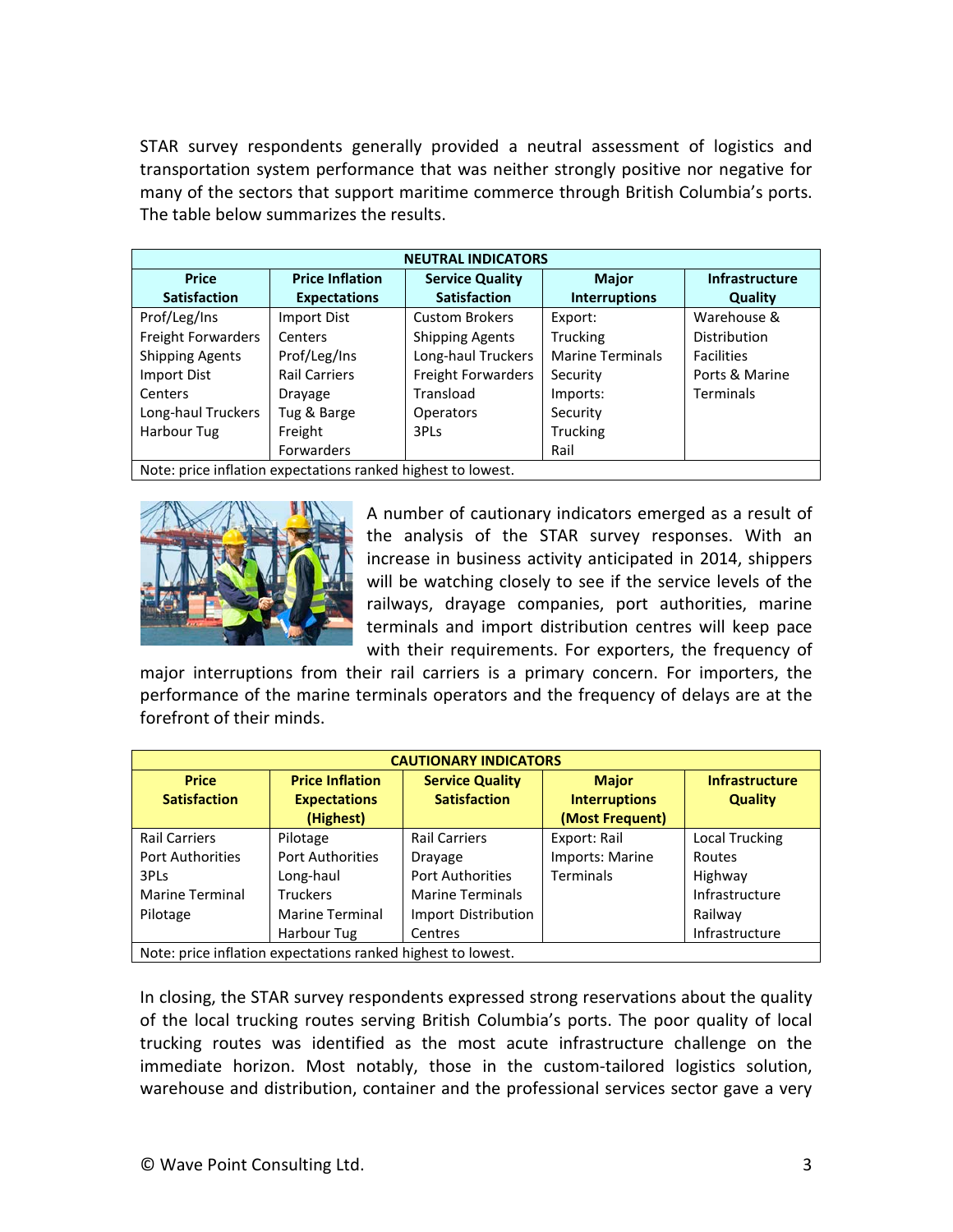low ranking to the quality of the local road and highway network serving British Columbia's ports. No doubt that progress on the poor infrastructure quality of local trucking routes would increase the service quality satisfaction rating of some of those sectors where STAR survey respondents issued a note of caution. Traffic congestion to Deltaport will no doubt improve in coming year with the completion of the New South Fraser Perimeter Road (SFPR). The SFPR will also shape the local logistics landscape for years to come. The main areas to benefit are the Tsawwassen First Nation Industrial Lands, the Boundary Bay Airport Lands and the extensive underutilized industrial lands between the river and SFPR.

## **2 ECONOMIC & BUSINESS OUTLOOK BRIGHTENS**

## **Economic Context**

Canada's and British Columbia's economic performance in 2013 was lackluster. The Royal Bank of Canada called the economic expansion "spotty" and reported real GDP growth of 1.5% in British Columbia down from 1.8% and 2.8% in 2012 and 2011 respectively. The Bank of Canada's Business Outlook Survey stated, "businesses reported slower or negative sales growth over the past 12 months" when it was released in October 2013. Yet, by early December 2013, BMO Capital Markets Economics reported that the real GDP growth in Canada had reached 1.7%, the same as the previous year.

Logistics and transportation professionals no doubt felt the gyrations in economic activity last year. BMO Capital Markets Economics reported that export growth increased sharply in the first two quarters of 2013 before diving into negative territory in the third quarter and sustaining a positive rise by year's end. Canada's pattern of import performance mirrored the quarterly cycle of the export sector but at a significantly lower level of growth.

## **EXPORTERS WILL LEAD THE WAY IN 2014**



STAR survey respondents indicated a number of positive developments for international trade. The factors with the highest-ranking positive influence in 2014 were:

• The fast growing economies becoming more important,

• Economic growth in China,

• Increasing North American energy production.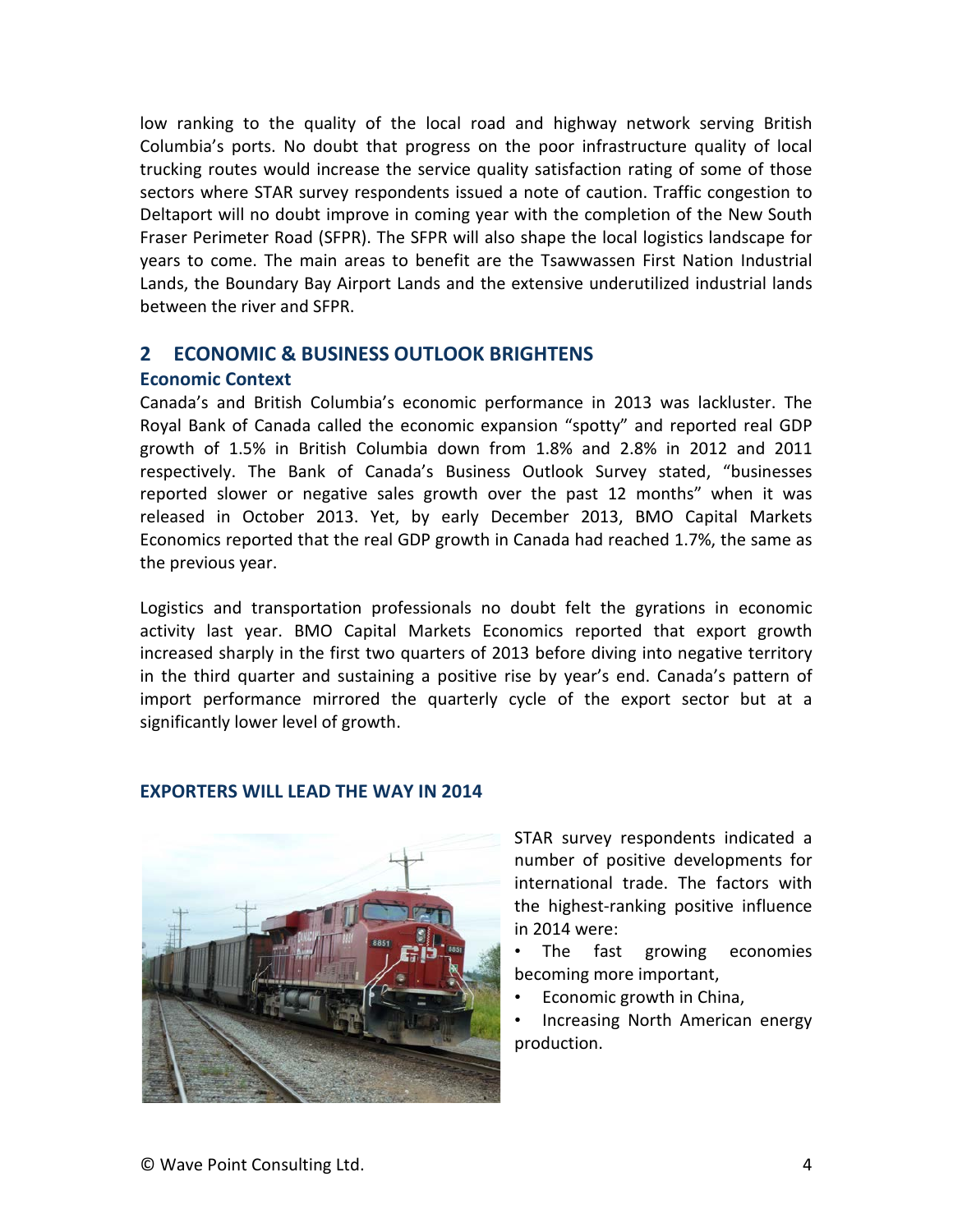

Expectations about Canada's 2014 economic and business performance continue to brighten. The STAR survey revealed that:

• Over 58% expect Canada's economy to be somewhat, or significantly improved in 2014. This sentiment was strongest from those involved in providing custom-tailored logistics solutions, the warehouse and container sectors.



Exporters of goods were decidedly more upbeat about their economic expectations than those involved in either just the import, or domestic sectors of the economy. Figures from Export Development Canada's (EDC) *Merchandise Export Forecast Overview 2014* would support the optimism found in the STAR survey. Growth expectations for important export commodities shipped through Canada's Asia Pacific Gateway were strongly positive for most commodities except fertilizers. For example, the growth forecast for forestry, consumer goods and metal, ores and other industrial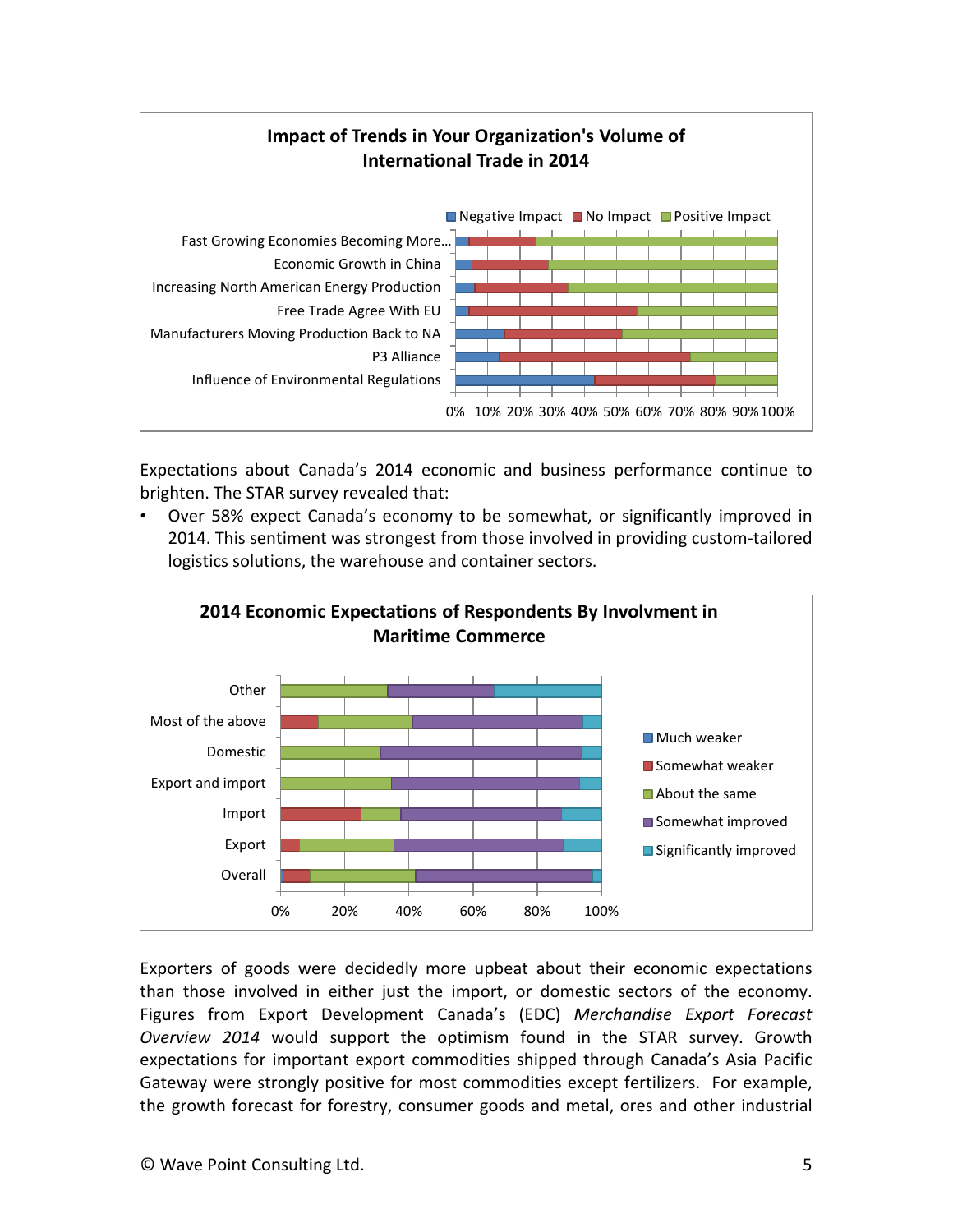products were 11%, 8% and 5% respectively. The export outlook for fertilizers was expected to drop by 5% in 2014.



## **REVENUE EXPECTATIONS FOR 2014**

Respondent expectations for company revenue growth in 2014 were more modest than they were for the overall economic outlook. Forty-six percent anticipated that their firm's revenue growth to be somewhat, or significantly improved in the coming year.

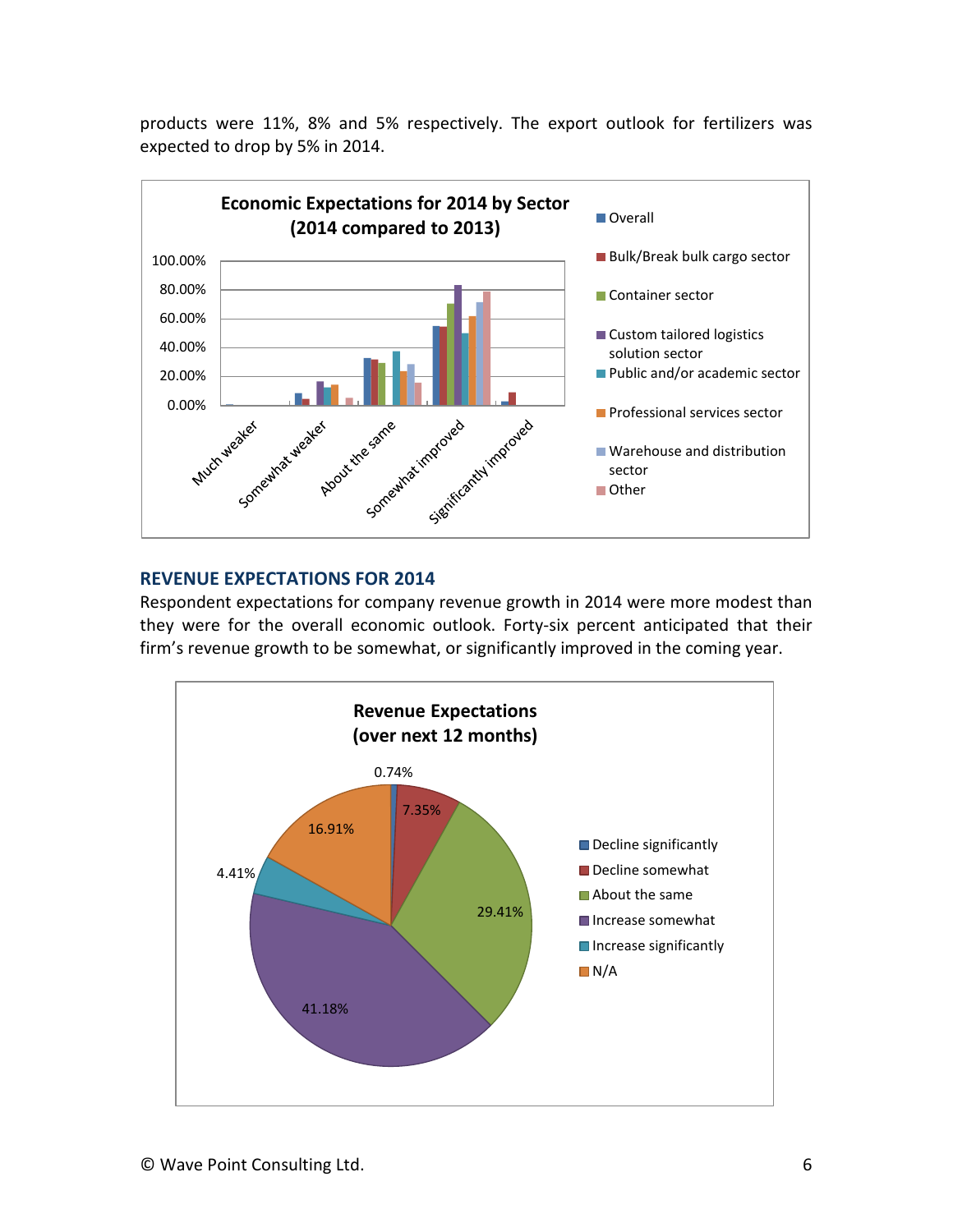STAR Survey respondents in the custom-tailored logistics solutions, warehouse and distribution, and container sectors had the strongest expectations that the economy would improve somewhat in 2014. This optimism is probably well-founded since supporting new sales channels was ranked as the top logistics priority. Not surprisingly then, the same sectors expressed the most optimism that their 2014 sales revenue would increase somewhat, or significantly in 2014.

Revenue expectations in the Bulk/Break bulk cargo sector were about evenly mixed with 51% of the respondents expecting their firm's revenue to increase somewhat, or significantly, and 18% anticipating revenue to decline somewhat in 2014.

## **3 PERFORMANCE OF LOGISTICS & TRANSPORT SYSTEM**

#### **3.1 Price Satisfaction**

#### **A Market Performance Ranking**

Based on the STAR Survey responses, a market perform rating is a most apropos descriptor of the Price Satisfaction results. A market perform rating is a neutral assessment of performance and is neither strongly positive, or negative.

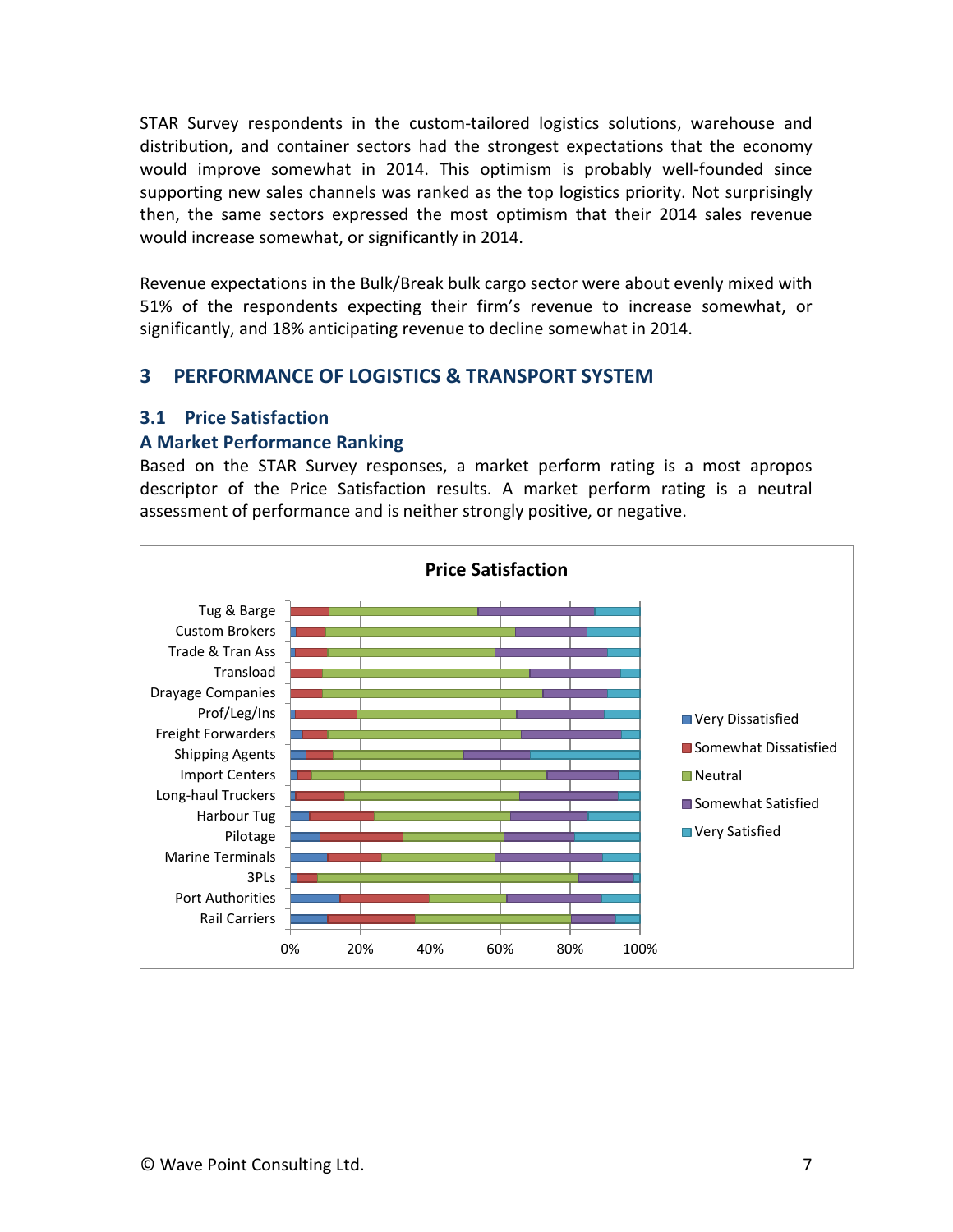

Price satisfaction was highest with logistics and transportation service providers from the following sectors:

- Tug and Barge,
- Custom Brokers,
- Trade and Transportation Associations,
- Transload Operators,
- Drayage Companies.

The logistics and transportation service providers with the lowest level of price satisfaction were from the following sectors:

- Rail Carriers,
- Port Authorities,
- 3PLs,
- Marine Terminals,
- Pilotage.

## **3.2 Price Stability Expected in 2014**

With the economy gaining momentum, the STAR survey asked firms about their expectations for revenue growth and price inflation. The responses indicate that revenue growth expectations are markedly higher for firms involved in exporting products through BC ports compared to those involved only in the import or domestic logistics and transport sectors. Survey respondents expressed a narrow range of opinions about the possibility of price increases. The table below summarizes those logistics services where the STAR survey respondents expected the highest and lowest expected price increases in 2014. Note, however, that the results were expressed in the category that corresponded to "about the same" as last year thus supporting the survey's earlier finding that revenue growth is also expected to be moderate in 2014.

Respondents identified the following sectors as most likely to increase prices:

- Pilotage,
- Port Authorities,
- Long-haul Truckers,
- Marine Terminals
- Harbour Tug Assist.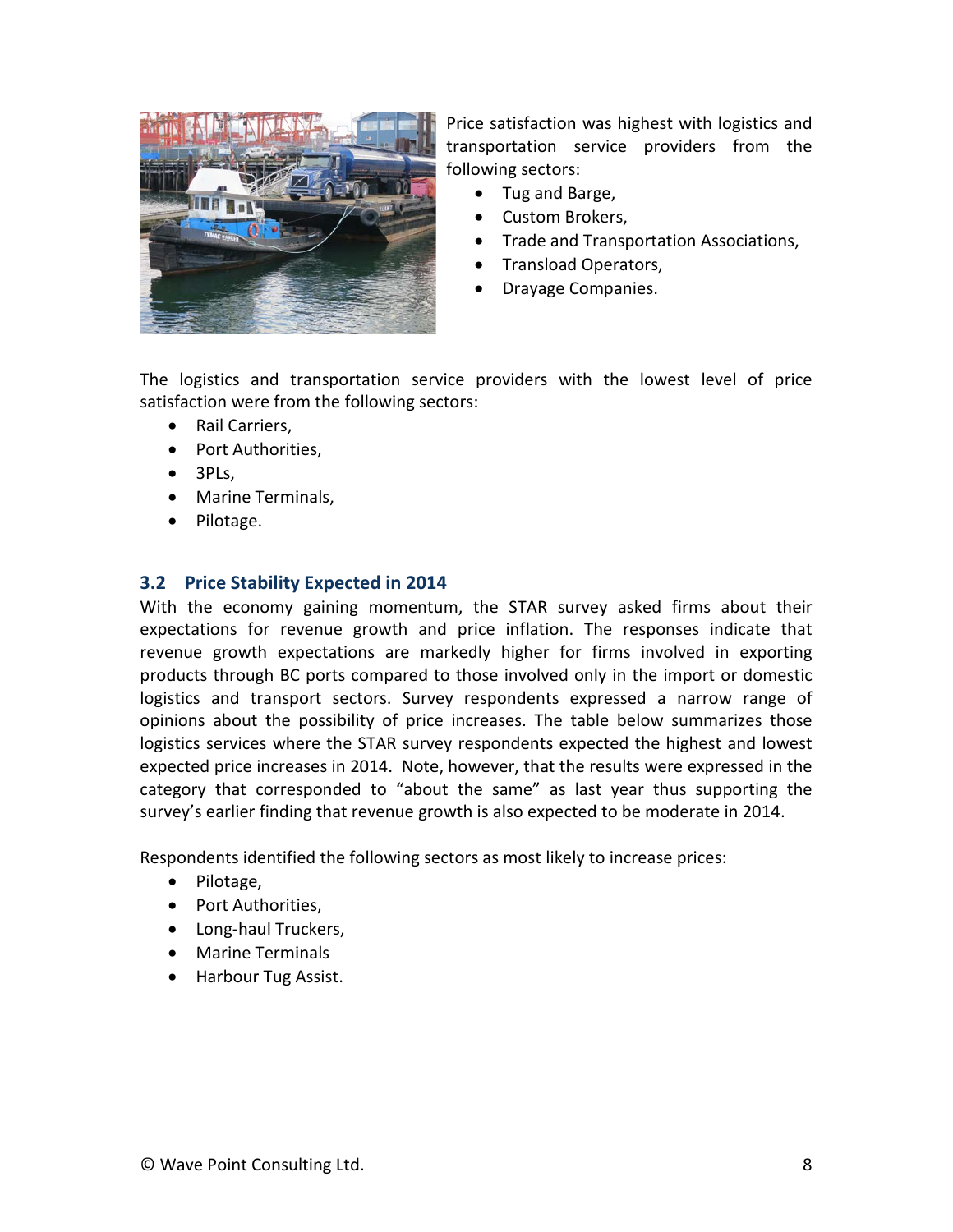The logistics and transportation service providers with the lowest level of price inflation expectations were from the following sectors:

- Shipping Agents,
- Trade and Transportation Associations,
- 3PLs
- Custom Brokers,
- Transload Operators.



#### **3.3 Service Quality**

The STAR Survey asks respondents to answer questions related to service quality, frequency of major interruptions and their experience with the border clearance processes.

#### **A PEER PERFORMANCE RANKING**

Based on the STAR Survey responses, a peer perform rating is a most apropos descriptor for the overall Service Quality results. A peer perform rating is a neutral assessment of performance and is neither strongly positive, or negative.

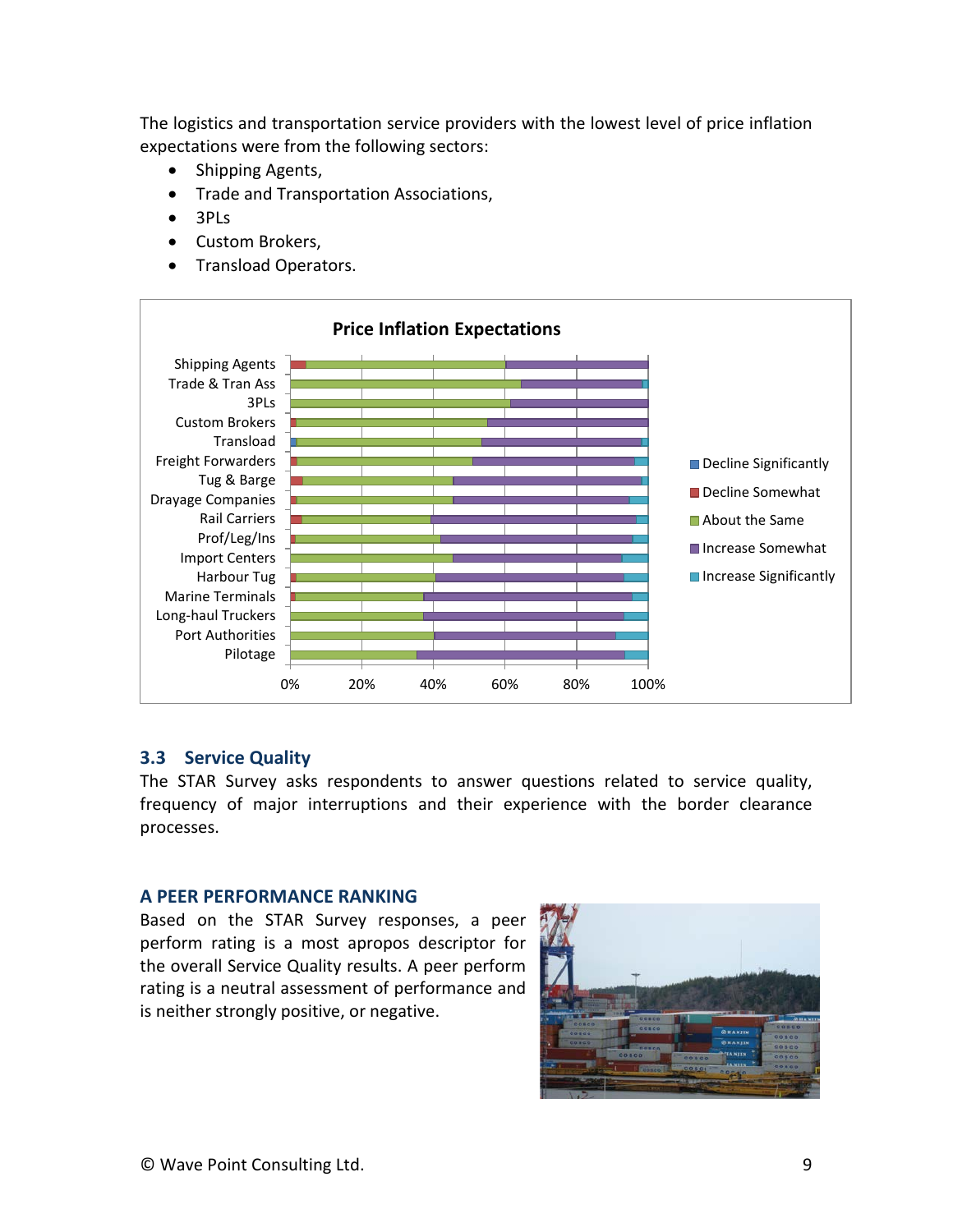

Service quality rankings were highest with logistics and transportation service providers from the following sectors:

- Harbour Tug Assist,
- Pilotage,
- Tug and Barge,
- Professional/Legal/ Insurance,
- Trade & Transportation Associations.



The logistics and transportation service providers with the lowest service quality ranking were from the following sectors:

- Rail Carriers,
- Drayage,
- Port Authorities.
- Marine Terminals
- Import Distribution Centres.

While the overall response to the topic of service quality was "peer perform", respondents raised a number of cautionary flags. For example, the warehouse and distribution, container and custom-tailored logistics sectors indicated the highest levels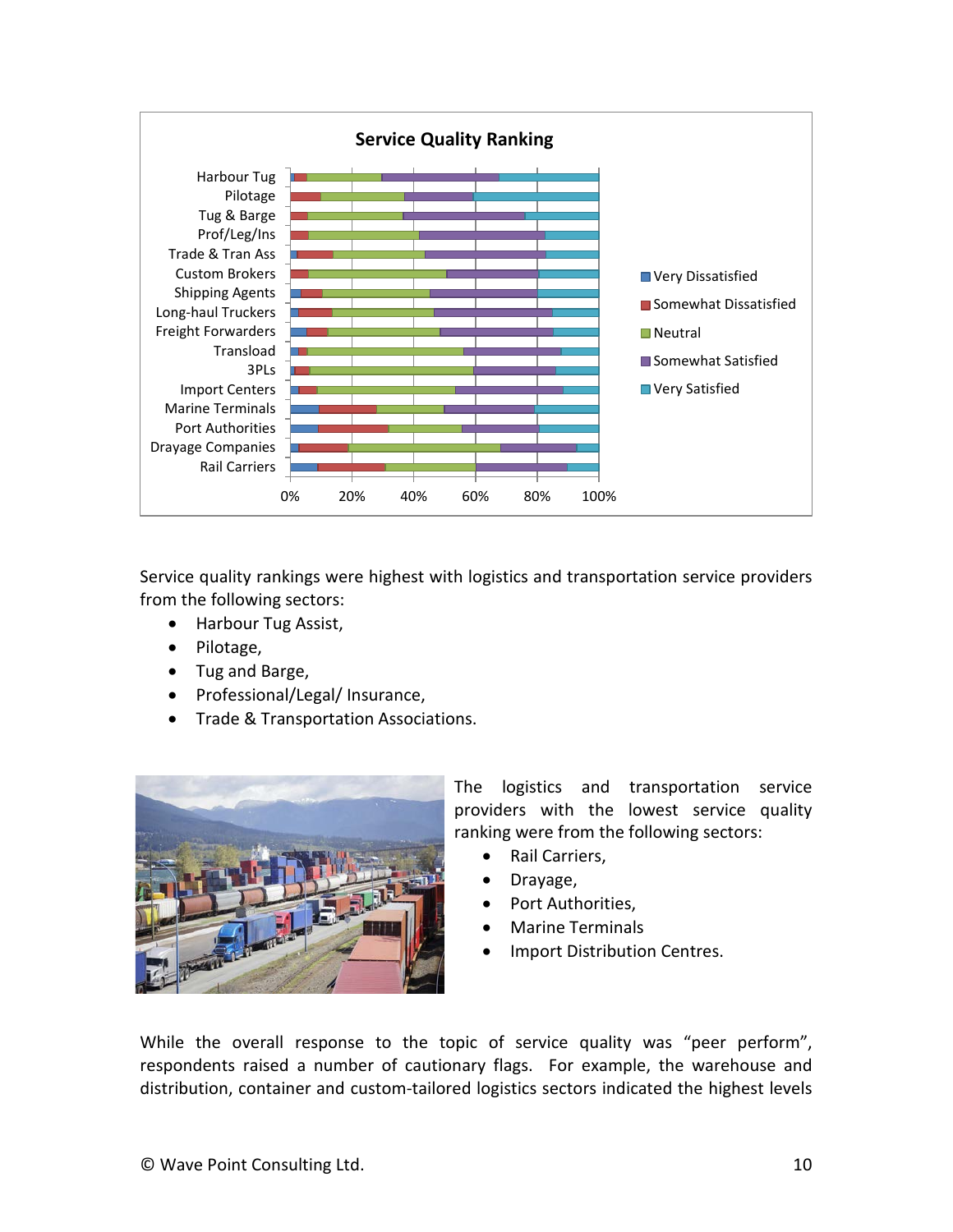of dissatisfaction with the rail sector. In contrast, the container sector, bulk/break bulk cargo and the warehouse and distribution sectors expressed dissatisfaction with the service quality of drayage companies. Survey respondents who expressed their dissatisfaction with the service quality received from Port Authorities came from a variety of sectors. The public, professional service, container, and bulk/break bulk cargo sectors expressed the strongest dissatisfaction with Port Authorities. For marine terminals, survey respondents from large organizations (over 500 employees) expressed dissatisfaction whereas respondents from small firms (24 to 99 employees) indicated dissatisfaction with drayage companies.

## **FREQUENCY OF MAJOR INTERRUPTIONS**

STAR Survey respondents provided a variety of responses to the questions related to the frequency of major interruptions. While there was little difference in expectations regarding frequency of interruptions between exports and imports there was a marked difference between the sources of the interruption for the respective directions of trade. Most notably, in the export direction it was related to rail carriers and on the import direction it was related to marine terminals. Ocean shipping was cited as the least frequent reason for a major interruption regardless of the direction of trade.

| <b>Logistics &amp; Transportation Service Providers</b><br>Frequency of Major Interruptions (Often & Nearly Always) |                         |  |  |
|---------------------------------------------------------------------------------------------------------------------|-------------------------|--|--|
| <b>Export Ranking</b>                                                                                               | <b>Import Ranking</b>   |  |  |
| Rail (18%).                                                                                                         | Marine Terminals (16%), |  |  |
| Trucking (12%)                                                                                                      | Security (13%),         |  |  |
| Marine Terminals (12%),                                                                                             | Trucking (11%),         |  |  |
| Security (10%),                                                                                                     | Rail (10%),             |  |  |
| Ocean Shipping (8%).                                                                                                | Ocean Shipping (8%).    |  |  |

## **Exports**

Survey respondents from the container, bulk/break bulk and the custom-tailored logistics sectors were the groups that had the highest reported export-related incidences of nearly always, often having a major interruption with their rail carrier. This raises the interesting issue of whether the benefits of having Rail Service Agreements have been experienced by those segments of the logistics and transport system. It also raises the question of whether the rail system's performance will be adequate to meet the anticipated rise in exports in 2014.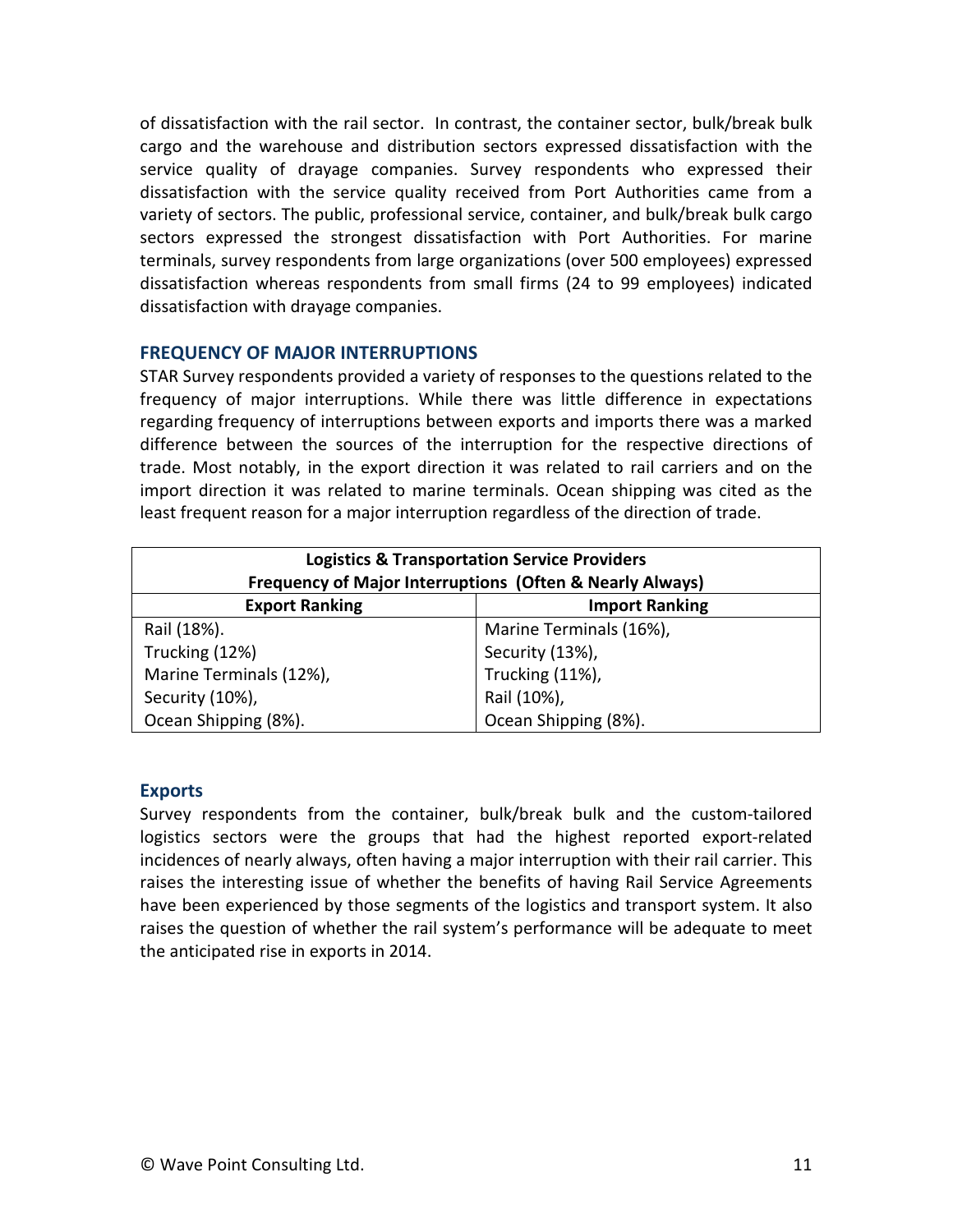

#### **Imports**

Survey respondents from the warehouse and distribution, container, and customtailored logistics sectors reported the highest incidence of major interruptions ("nearly always"), often having a major interruption with their marine terminal operators. Respondents from the very largest organizations (more than 500 employees) were the least likely to report a major interruption arising from the operation of a marine terminal while those individuals from the smallest firms (under 249 employees) reported the highest incidence of major delays at a marine terminal.

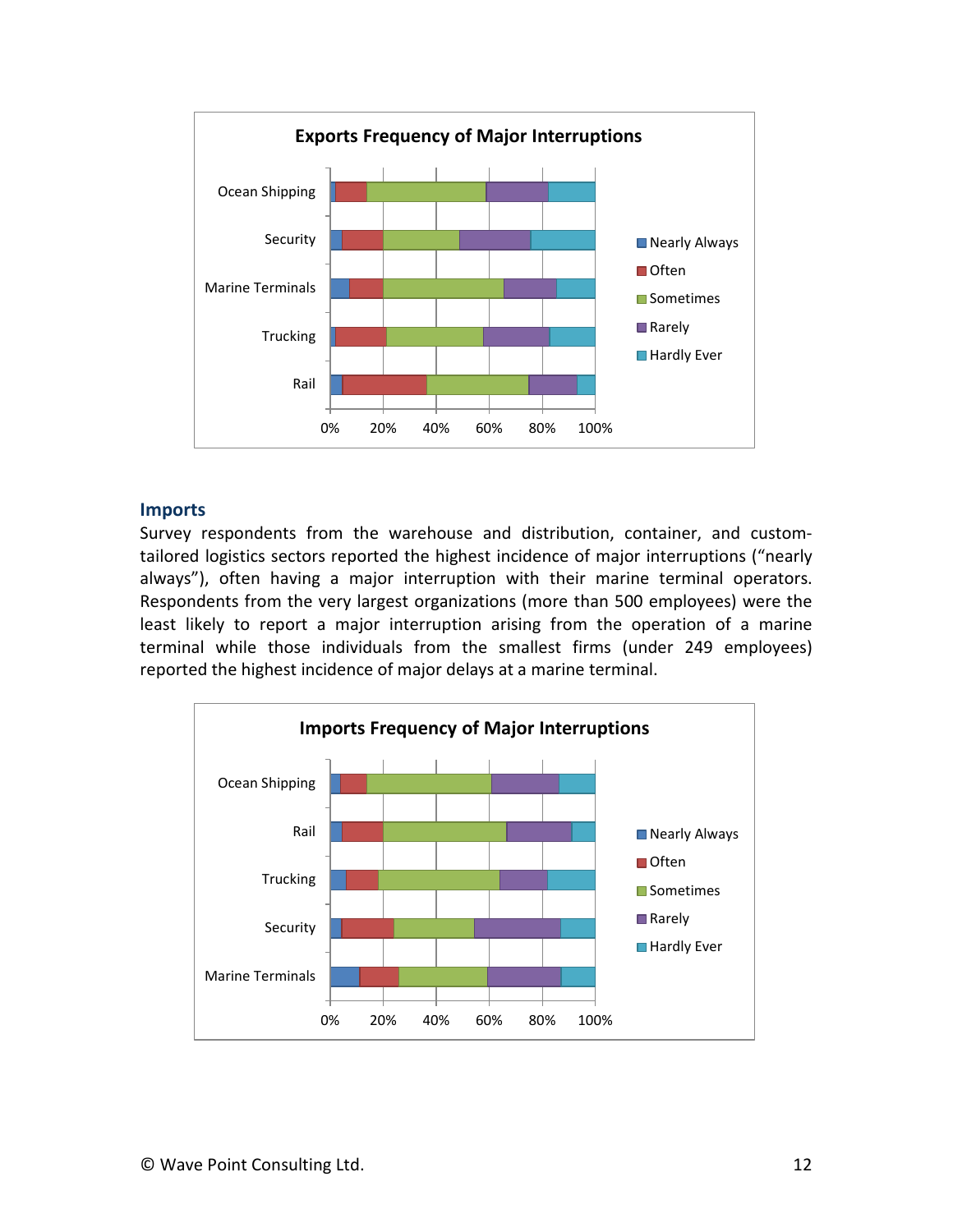#### **BORDER CLEARANCE PROCESSES – EXPORTS DELAYED LESS THAN IMPORTS**



## **3.4 Will Infrastructure Challenges Prevail & Impede Growth?**

STAR Survey respondents gave a below average overall ranking to the infrastructure quality question. Only the port and marine terminal and warehouse and distribution sectors received an average ranking. The local trucking routes, highway and rail infrastructure quality rankings were low. The response raises the important issue of whether these challenges will prevail and thus impede our future growth.

Infrastructure quality ratings reported to the STAR survey are sure to generate debate from those in industry and the public. Capital investments in many parts of British Colombia's logistics and transportation system have taken place within the context of multi-year Asia-Pacific Gateway initiative. The federal funding allocation for infrastructure investment over the period 206 to 2018 is over \$1 billion. Projects have included \$274 million for Highway 1 improvements and a new Port Mann Bridge. In addition, the BC provincial government has invested considerable funds. The provincial government invested \$899 million for the recently completed South Fraser Perimeter Road, linking Deltaport to Highway 1, in addition to the federal government's contribution of \$365 million.

Port and marine terminal infrastructure received a relatively higher quality rating. However, those in the public and academic sectors gave it significantly higher quality ratings than those directly involved in shipping goods through British Columbia's ports. On the industry side, the custom-tailored logistics solutions, professional services, bulk/break bulk cargo, container and sectors were the respondents who rated BC's port and marine terminal infrastructure quality as being average.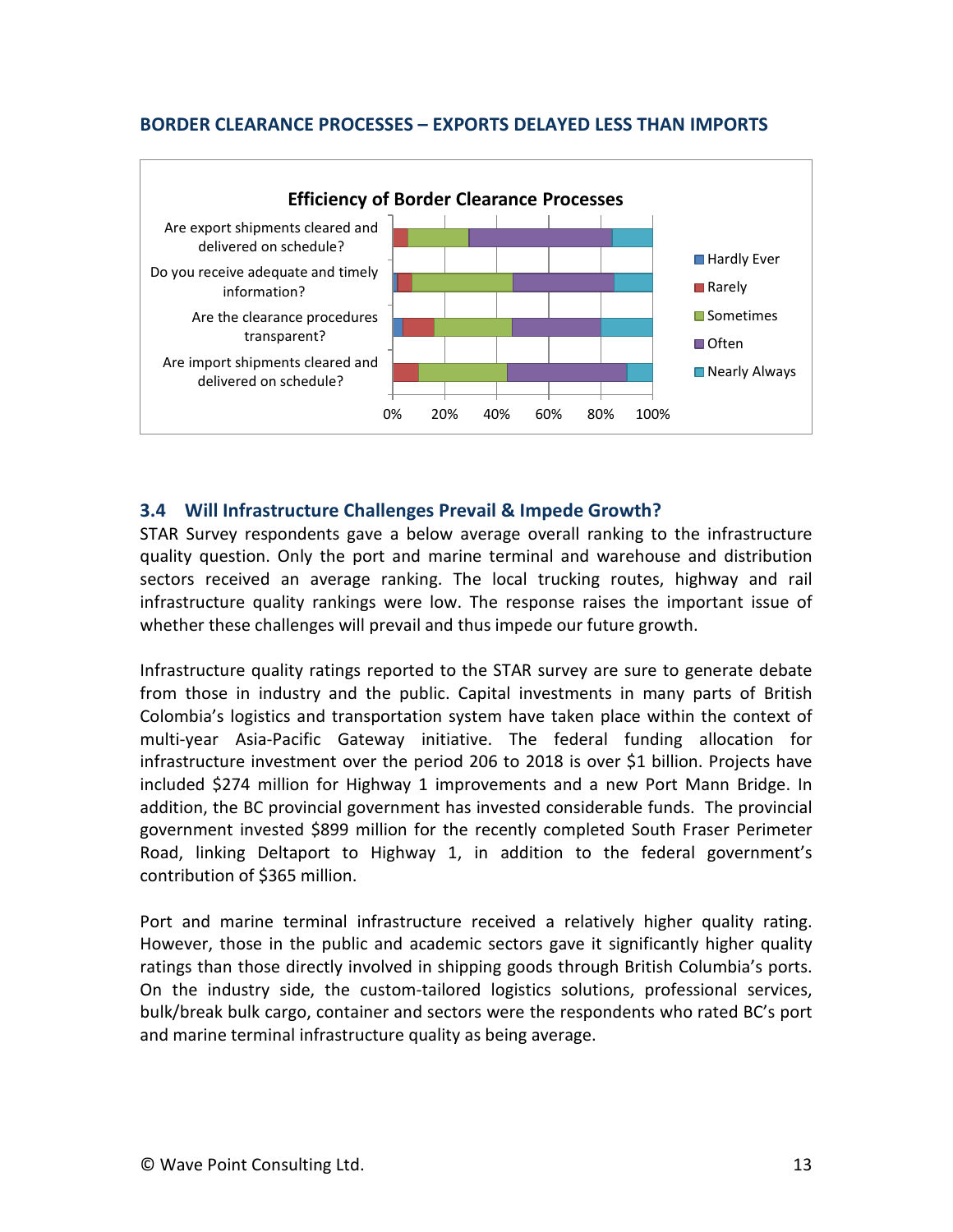

The poor quality of local trucking routes was identified as the most acute infrastructure challenge on the immediate horizon. Most notably those in the custom-tailored logistics solution, warehouse and distribution, container and the professional services sectors gave a very low ranking to the quality of the local road and highway network serving British Columbia's ports.



## **3.5 Key Destinations Weather Turbulence in Shipping Freight Markets**

The United Nations Conference on Trade and Development's (UNCTAD) *Review of Maritime Transport 2013* made a number of observations about issues impacting the availability and price competitiveness of shipping services. The UNCTAD report noted that "the maritime sector continues to experience relatively low and volatile freight rates in its various segments because of surplus capacity in the global fleet generated by the severe downturn in trade in the wake of the 2008 economic and financial crisis. The steady delivery of new build vessels into an already over-supplied market, coupled with a weak economy, has kept rates under heavy pressure. Carriers tried to apply various strategies to remedy the situation, in particular by reducing bunker consumption. The trend of maximizing fleet efficiency, slow steaming, postponing new building deliveries, scrapping and idling some ships and new service alliances in the container sector".

Within this industry context the STAR Survey asked respondents to assess the availability and service frequency of competitively priced ocean transportation and logistics services for both export and import shipments through a British Columbia port.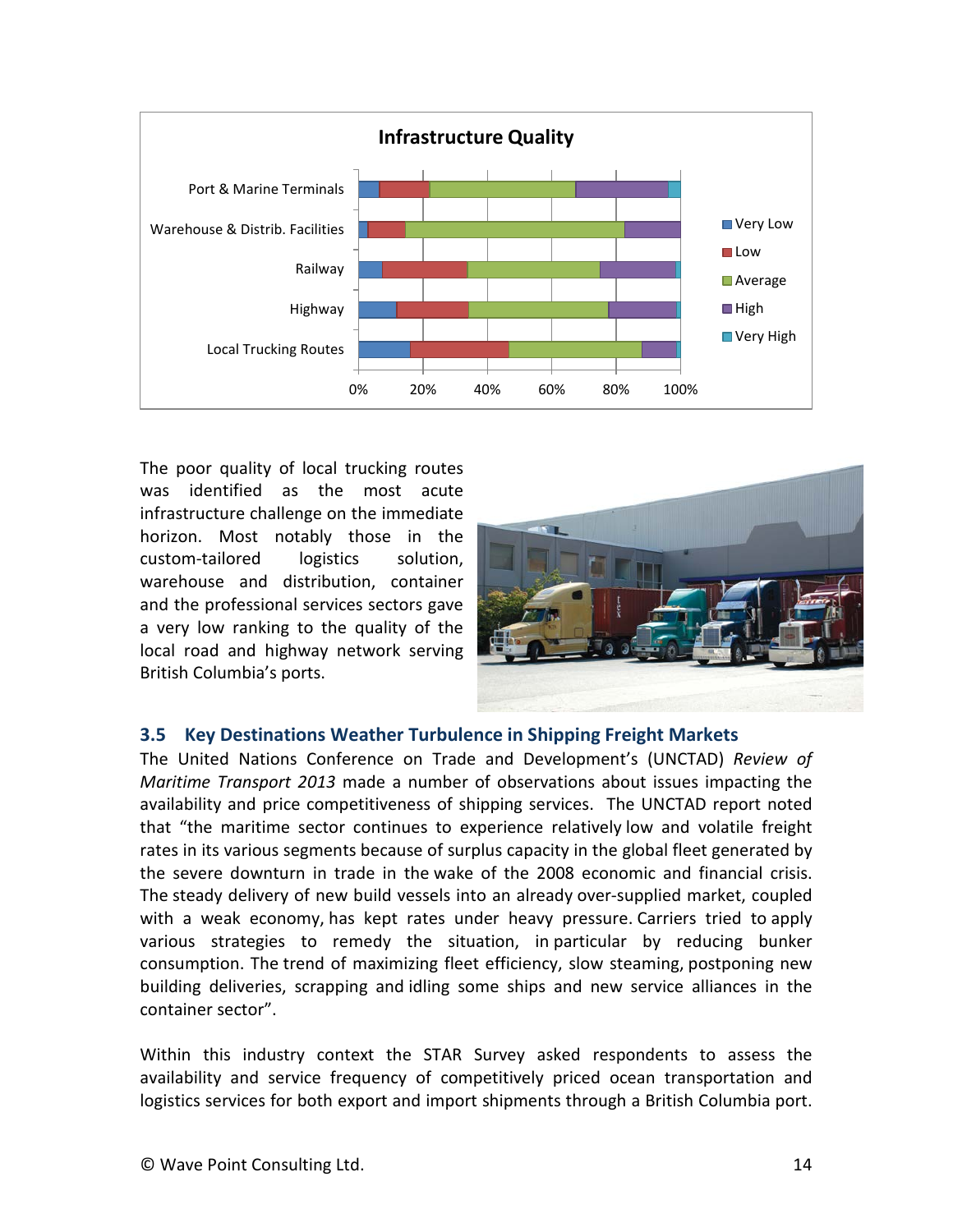The premise behind the question is that shippers require a number of service attributes from their maritime transport carrier if they are to have sustained success in an international market. For example, ocean-shipping services may be available but are too expensive would receive a lower ranking that competitively priced shipping service frequently available. The results below clearly indicate that key international trade destinations and origins (Northern Asia, South East Asia, and North America) have weathered the turbulence in shipping freight markets.



#### **Exports**

**Imports**

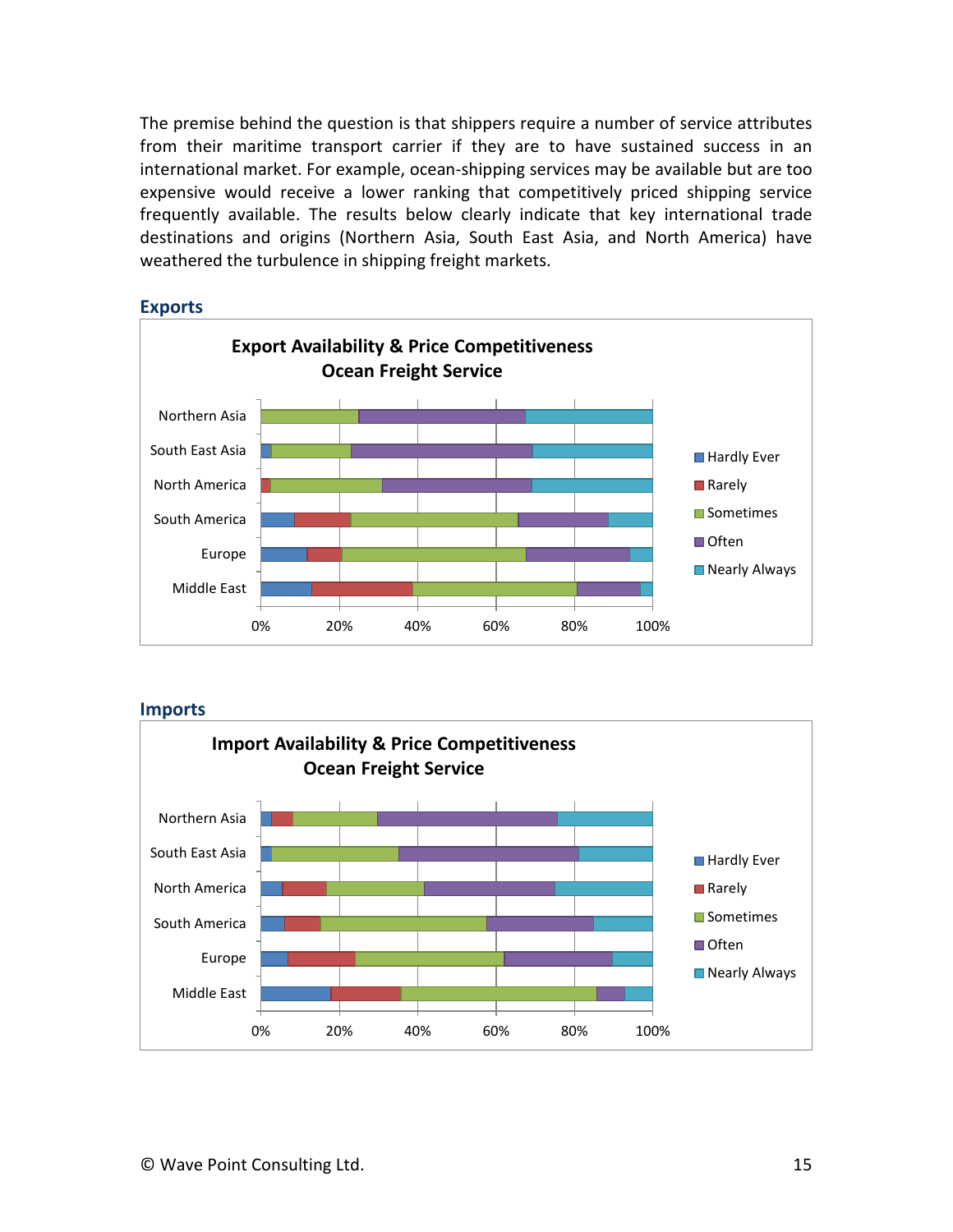STAR Survey respondents indicated a lower relative level of availability and service frequency of competitively priced ocean transportation to/from South America, Europe and the Middle East for both exports and imports through British Columbia's ports. While we can applaud the federal government's renewed commitment to securing new international trade deals, those involved in maritime commerce on the Pacific Coast would be well advised to monitor the federal government's progress on the commitments contained in *Canada's Global Markets Action Plan* that was released in early December 2013. Progress on the Trans Pacific Partnership and free trade agreements in geographic regions where shipping service availability and price competitiveness is most frequent will deliver the largest growth prospects for British Columbia's ports.

## **4 LOGISTICS & TRANSPORTATION PRIORITIES**

The Fall 2013 EDC Trade Confidence Index report found that firms were continuing to diversify their markets. The most significant new market destinations reported by companies included China, the US, Australia, the UK, Mexico, India and Brazil. STAR Survey respondents ranked their 2014 most important logistics and transportation challenges related to market and business conditions as well as those related to regulatory, safety, security and environmental issues. With economic and business confidence rising, it is encouraging that those involved and using Canada's Asia-Pacific Gateway are embarking on initiatives to control costs and access new markets.

## **Market Related Ranking**

- Controlling/reducing costs,
- Accessing new markets,
- Increasing sales/order.

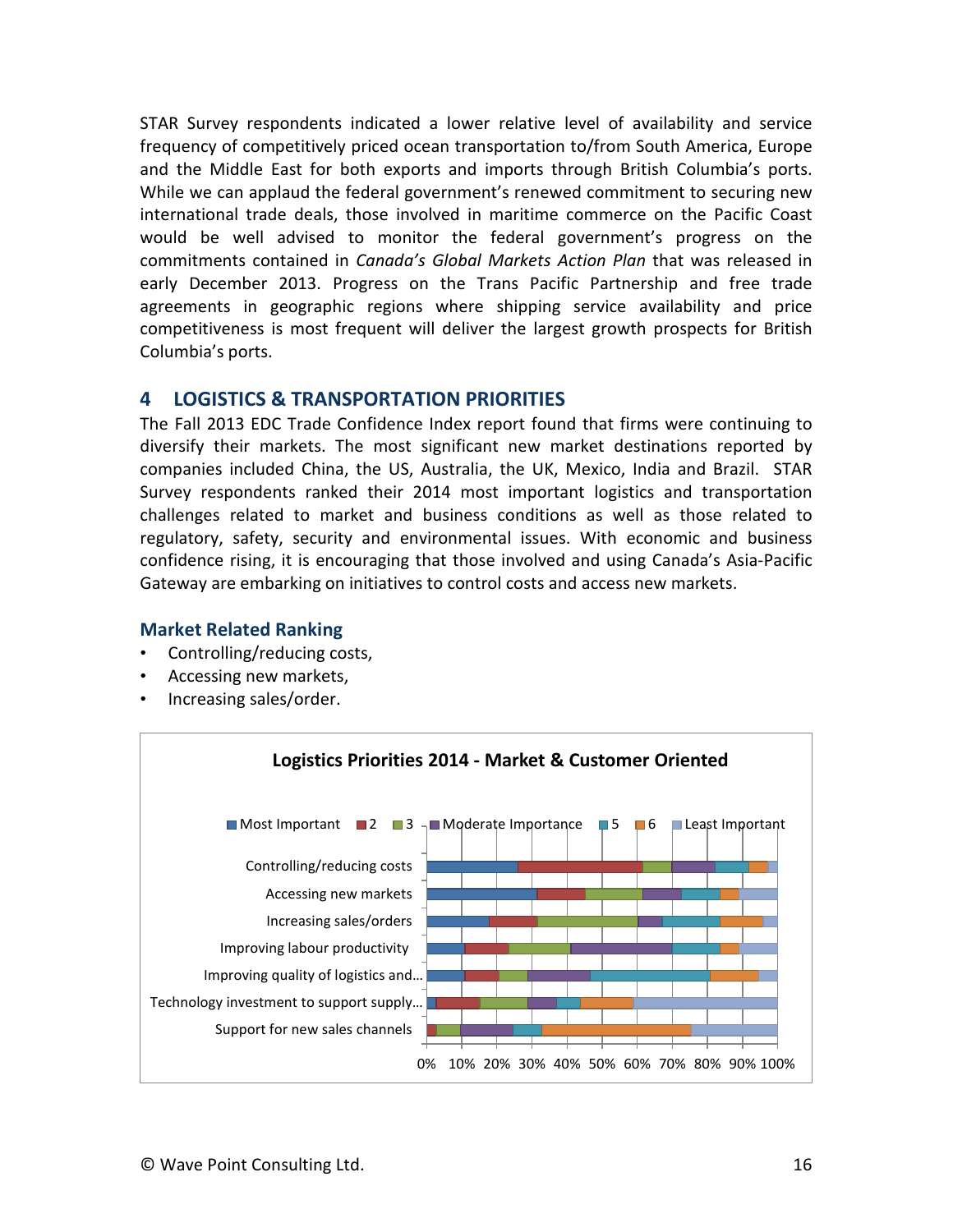## **Regulatory Related Ranking**

- Safety,
- Environmental compliance,
- Compliance for customs or security reasons.



Corporate safety and environmental compliance initiatives are also a focus of 2014 management priorities for those using BC's ports.



## **5 SURVEY DEMOGRAPHICS**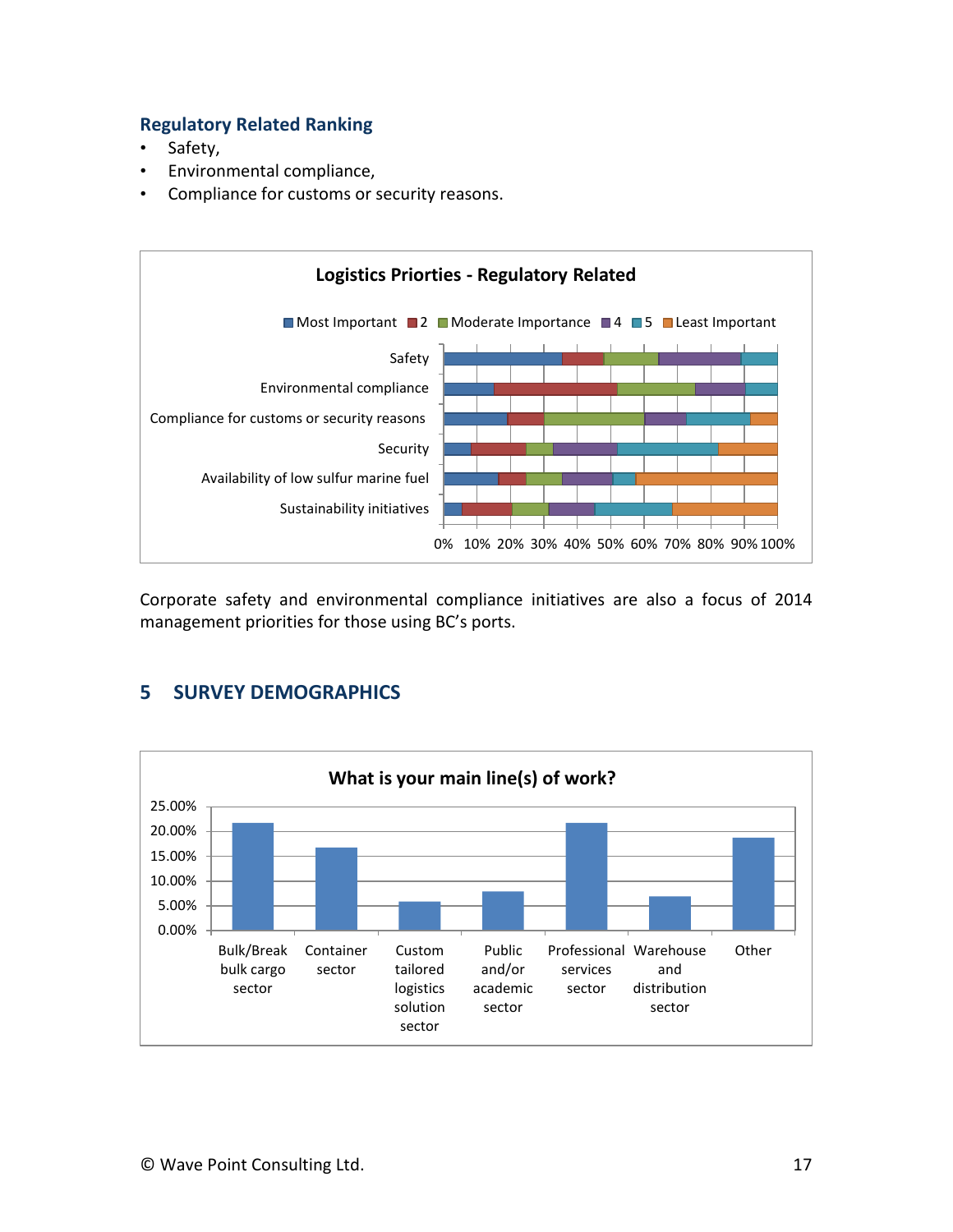



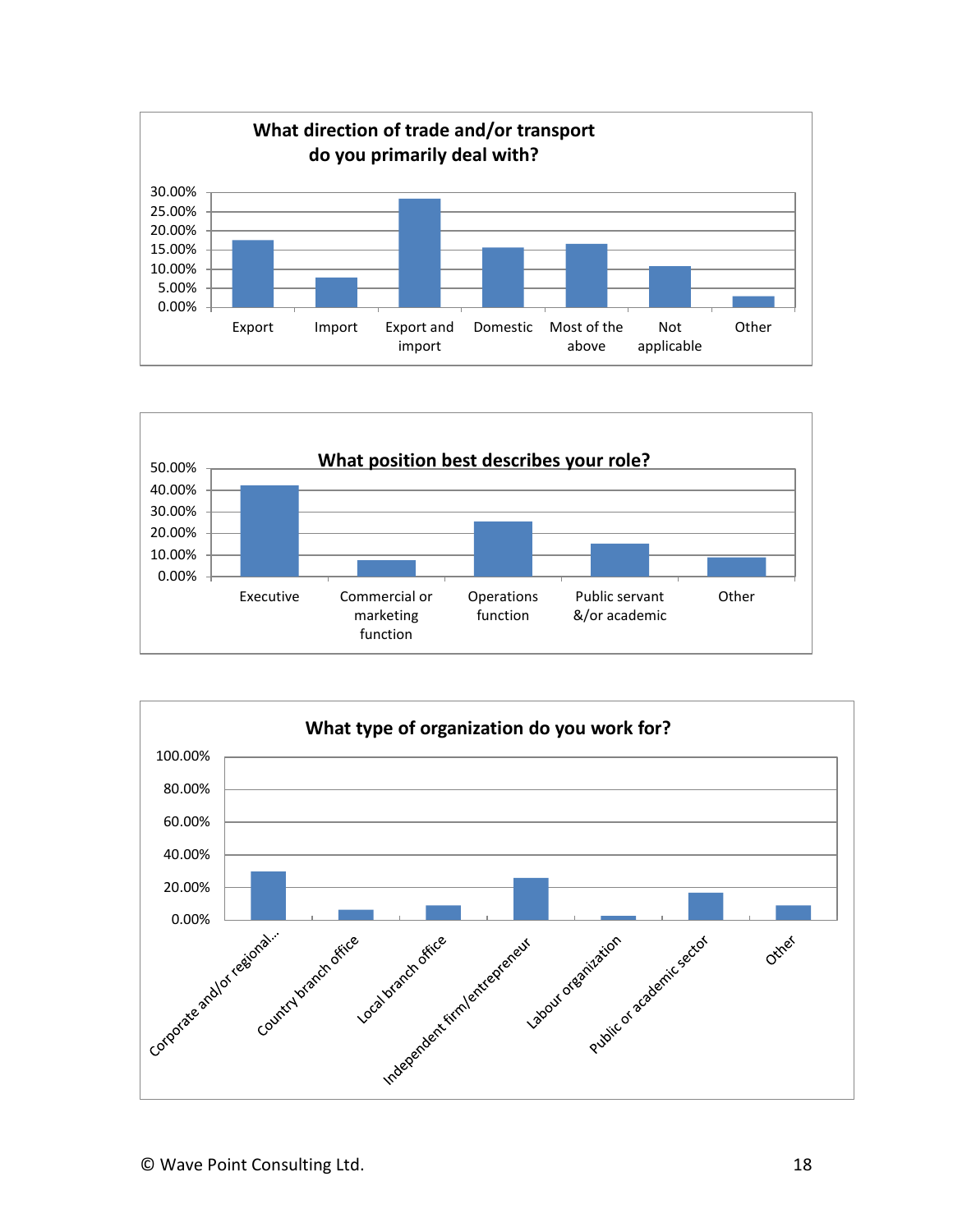

## **6 METHODOLOGY**

This report was published in January 2014. Information contained in the **Surface Transportation Annual Review (STAR) Survey** was obtained during the period November 22 to December 30, 2013 using the confidential web-based tool QuestionPro. As of December 31, 2013, we received responses from 180 individuals from seven countries: with the vast majority of responses coming from Canada. Note: Due to the wide variety of questions asked and voluntary nature of the study, the response level to individual questions is less than the total number of respondents.

The intent of the STAR Survey was to conduct exploratory research. Survey response was based on non-probability sampling techniques. E-mail invitations were sent to subscribers of *BC Shipping News (*those with e-mail addresses) and industry contacts of both Wave Point Consulting Ltd and Davies Transportation Consulting Inc. Members of the Chamber of Shipping of British Columbia and the Western Transportation Advisory Council received an electronic message raising awareness of the STAR survey from their respective organizations. Members of the Canada China Business Council with an interest in transportation also received a message from their organization informing them of the survey and requesting their participation.

Social media tools such as Twitter and LinkedIn groups were used to reach a broader audience with a direct interest in the performance of Canada's Asia-Pacific Gateway and British Columbia ports. In addition, a web-based invitation was posted on the *BC Shipping News* web site and the Wave Point Consulting blog Shipping Matters. As a result, 562 of people viewed the survey.

To help place the 2014 STAR survey results in context, information was gleaned from other sources and is specifically cited in the report. Unless otherwise noted, data in this report comes from the 2014 STAR survey.

Questions or comments regarding the research should be directed to Darryl Anderson, Managing Director Wave Point Consulting at the e-mail address [wavepoint@shaw.ca](mailto:wavepoint@shaw.ca)